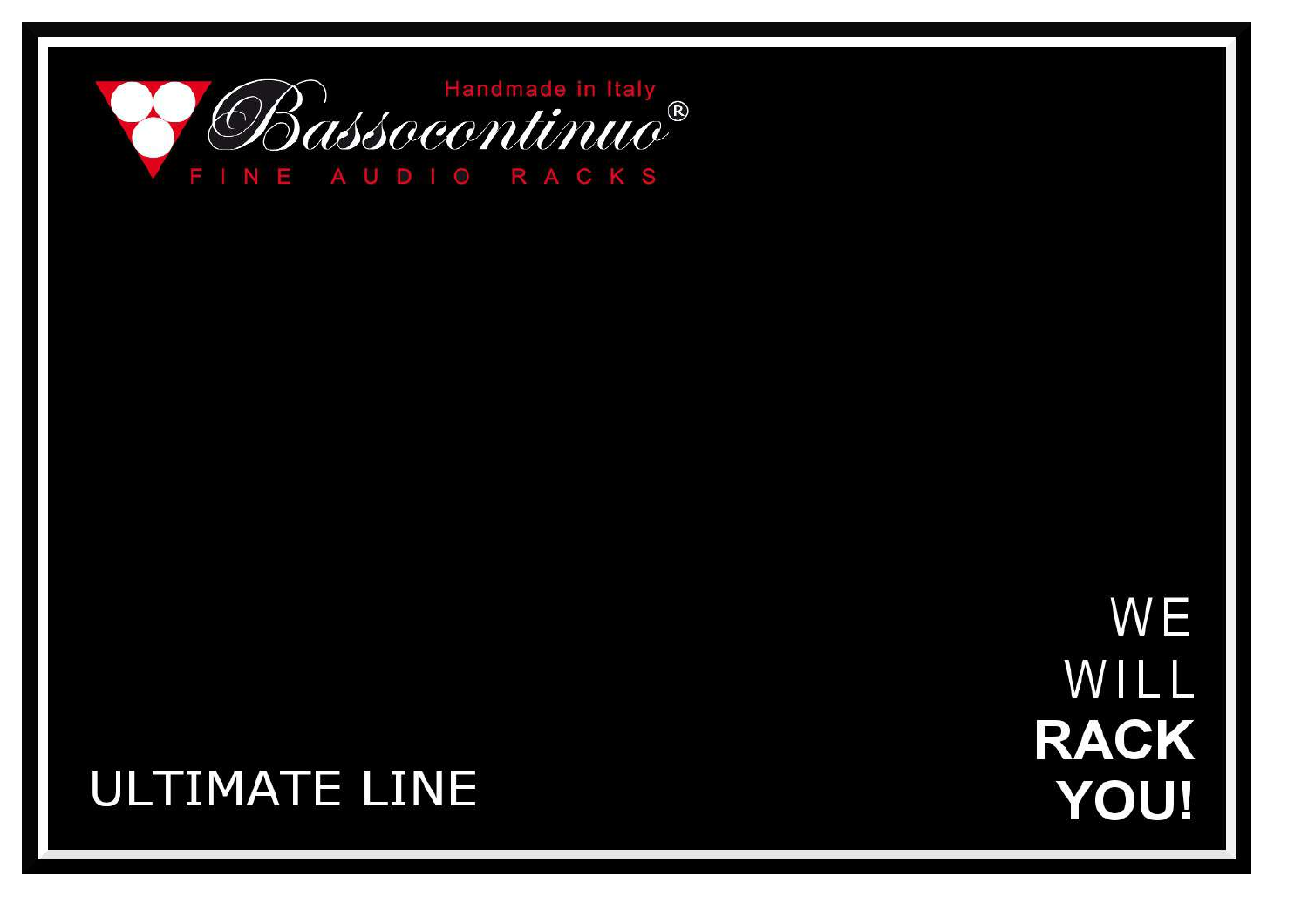

Structure: Solid stainless steel Dimensions: 785 x 750 mm (W x D) Useful sizes: 530 x 750 mm (W x D) Decoupling: by massive DSD



## **LAUNCHING VERSION: STEALTH + HAMILTON STEEL 5000**

| <b>HEIGHTS:</b>     | <b>BOTTOM</b> | <b>MID SHELF</b> | <b>TOP SHELF</b> | <b>STANDARD</b><br>Bottom + H 3 |
|---------------------|---------------|------------------|------------------|---------------------------------|
| <b>Bottom shelf</b> | € 4.850,00    | ٠.               | ÷                | SHIPPED IN                      |
| H 150 mm            |               | € 2.730,00       | € 5.180,00       | € 12.770,00                     |
| H 225 mm            |               | € 3.175,00       | € 5.610,00       |                                 |
| H 300 mm            |               | € 3.465,00       | € 5.840,00       |                                 |
| H 375 mm            | ۰             | € 3.860,00       | 6.270,00         |                                 |

SHIPPED IN WOODEN BOX STANDARD VERSION (3 levels) Bottom + H 300 + H 300

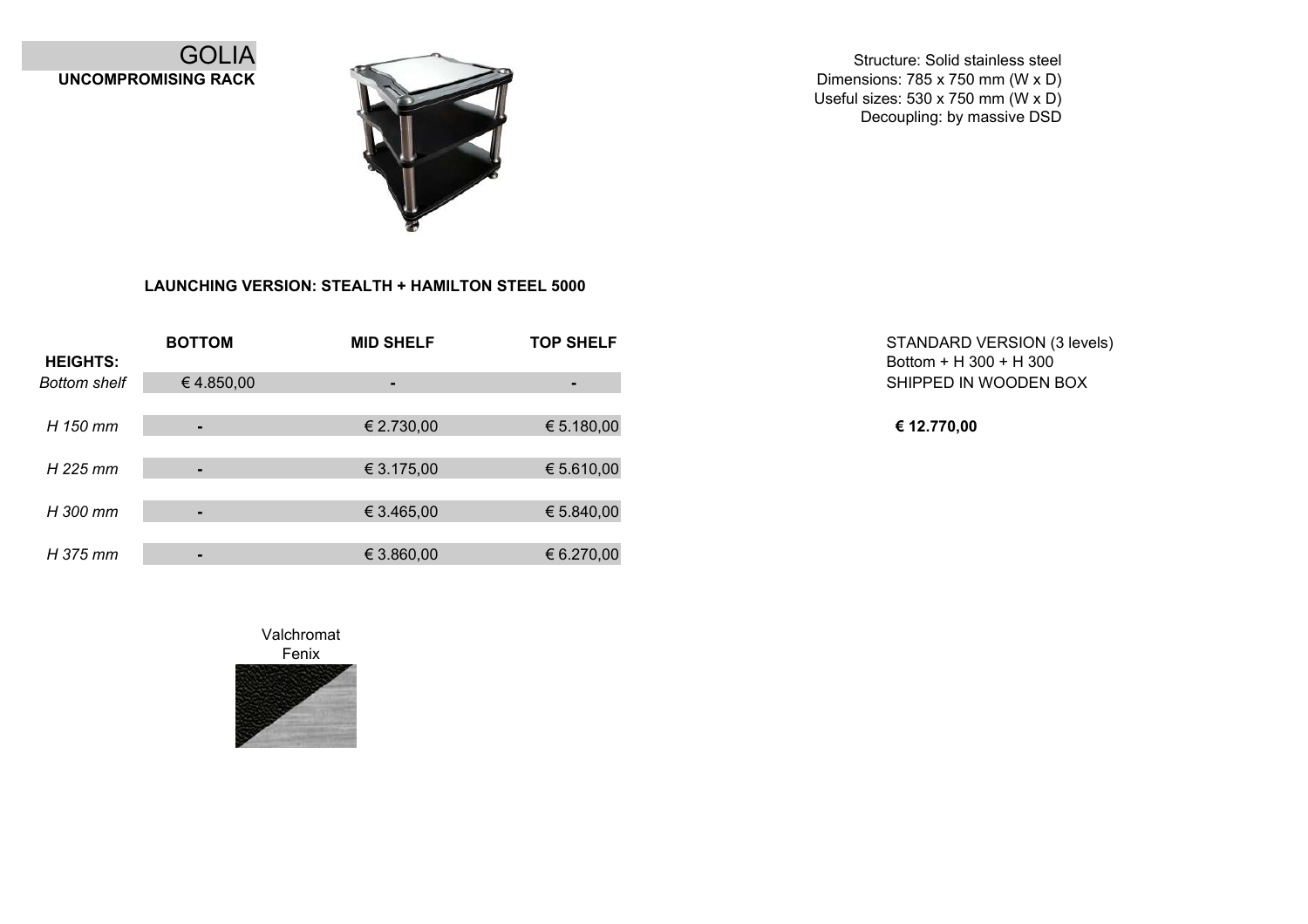Structure: Solid stainless steel Dimensions: 1390 x 750 mm (W x D) Useful sizes: 530 x 750 mm (W x D) each position Decoupling: by massive DSD



## **LAUNCHING VERSION: STEALTH + HAMILTON STEEL 5000**

| <b>HEIGHTS:</b>     | <b>BOTTOM</b> | <b>MID SHELF</b> | <b>TOP SHELF</b> |
|---------------------|---------------|------------------|------------------|
| <b>Bottom shelf</b> | € 7.755,00    |                  |                  |
| H 150 mm            | -             | €4.455,00        | € 8.745,00       |
| $H$ 225 mm          |               | € 5.115,00       | € 9.400,00       |
| H 300 mm            | -             | € 5.445,00       | € 9.735,00       |
| H 375 mm            |               | € 6.100,00       | € 10.395,00      |

Fenix Valchromat



ANTEO **UNCOMPROMISING A/V RACK DOUBLE WIDE STRUCTURE**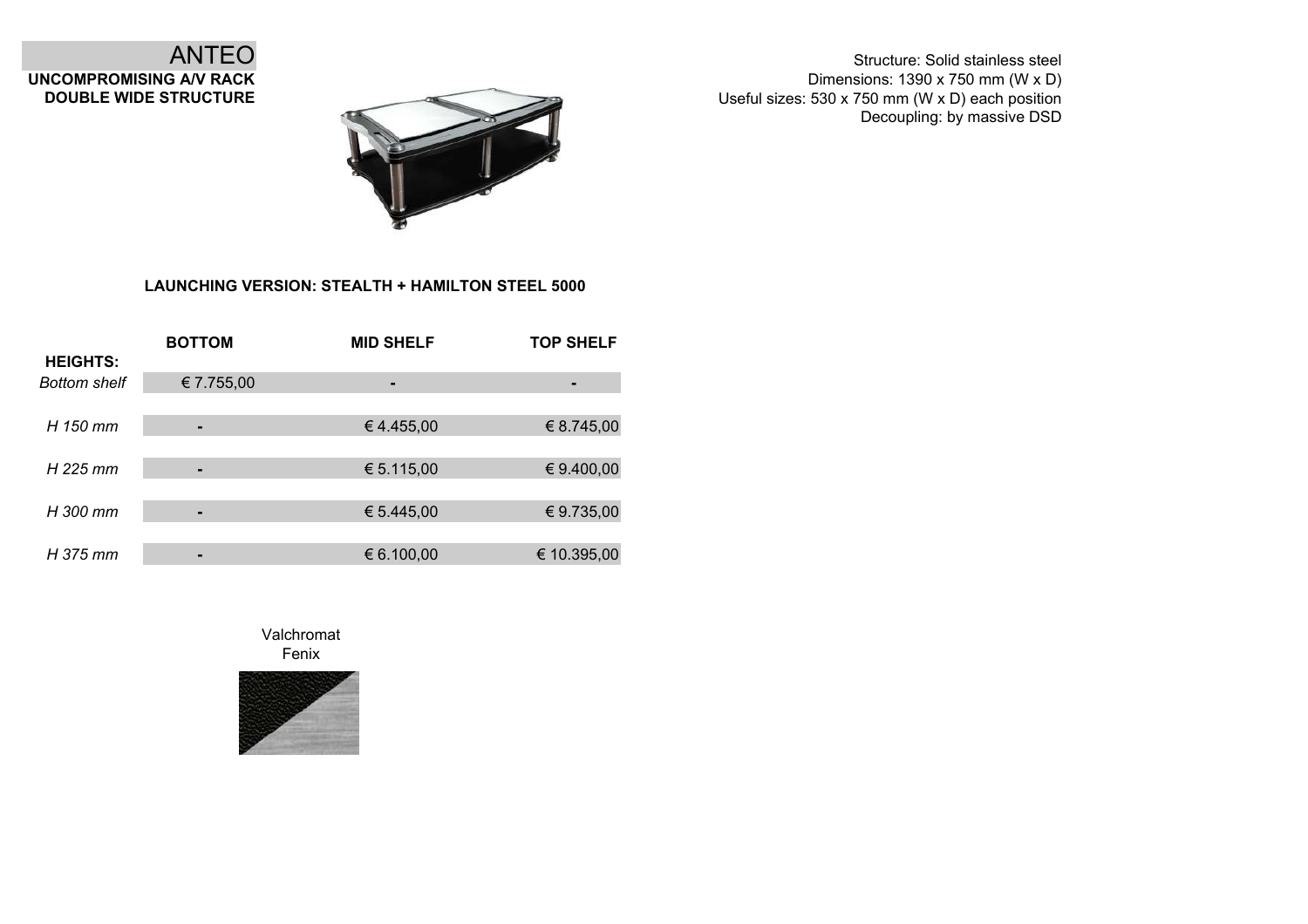



Structure: Solid stainless steel Dimensions: 785 x 750 mm (W x D) Useful sizes: 785 x 750 mm (W x D) Decoupling: by massive DSD

**LAUNCHING VERSION: STEALTH + HAMILTON STEEL 5000**

| <b>HEIGHTS:</b> |            |
|-----------------|------------|
| Bottom shelf    | € 5.995,00 |

Fenix Valchromat